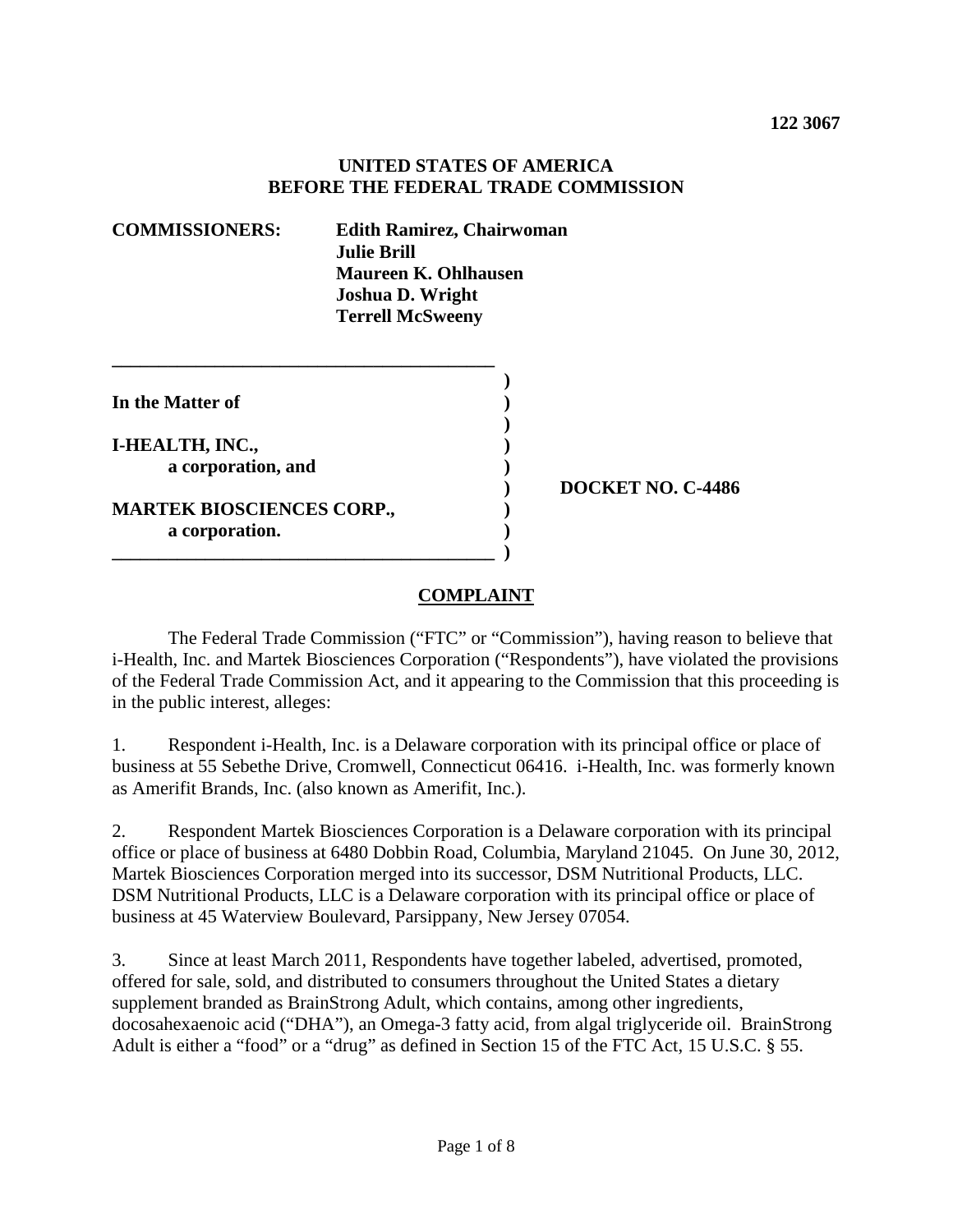4. The acts and practices of Respondents, as alleged herein, have been in or affecting commerce, as "commerce" is defined in Section 4 of the Federal Trade Commission Act.

# **BrainStrong Adult**

5. BrainStrong Adult is formulated for adults with a recommended dose of 900 mg of DHA per day and is marketed at a wide range of major retail stores, including, but not limited to, CVS Pharmacy, Walmart, Walgreens, and Rite Aid. BrainStrong Adult is also marketed through online vendors, such as www.drugstore.com and www.amazon.com. The retail price is approximately \$30 for a thirty-day supply.

6. Respondents have disseminated or caused to be disseminated advertisements for BrainStrong Adult, including, but not limited to, the attached Exhibits A through D. These advertisements contain the following statements and depictions, among others:

# A. **Product Packaging**: BrainStrong Adult 90-Count Bottle

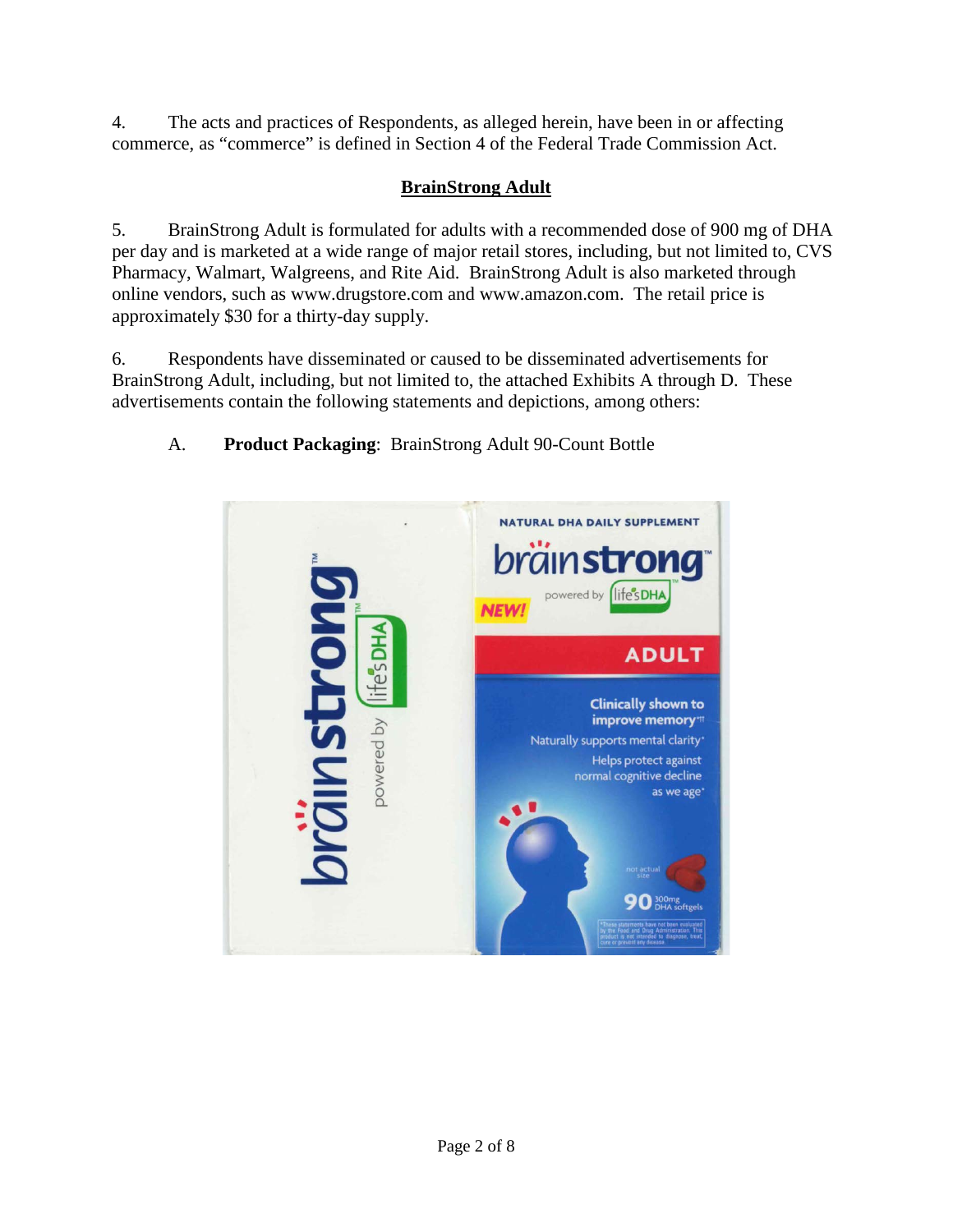

B. **Product Packaging**: BrainStrong Adult 120-Count Bottle

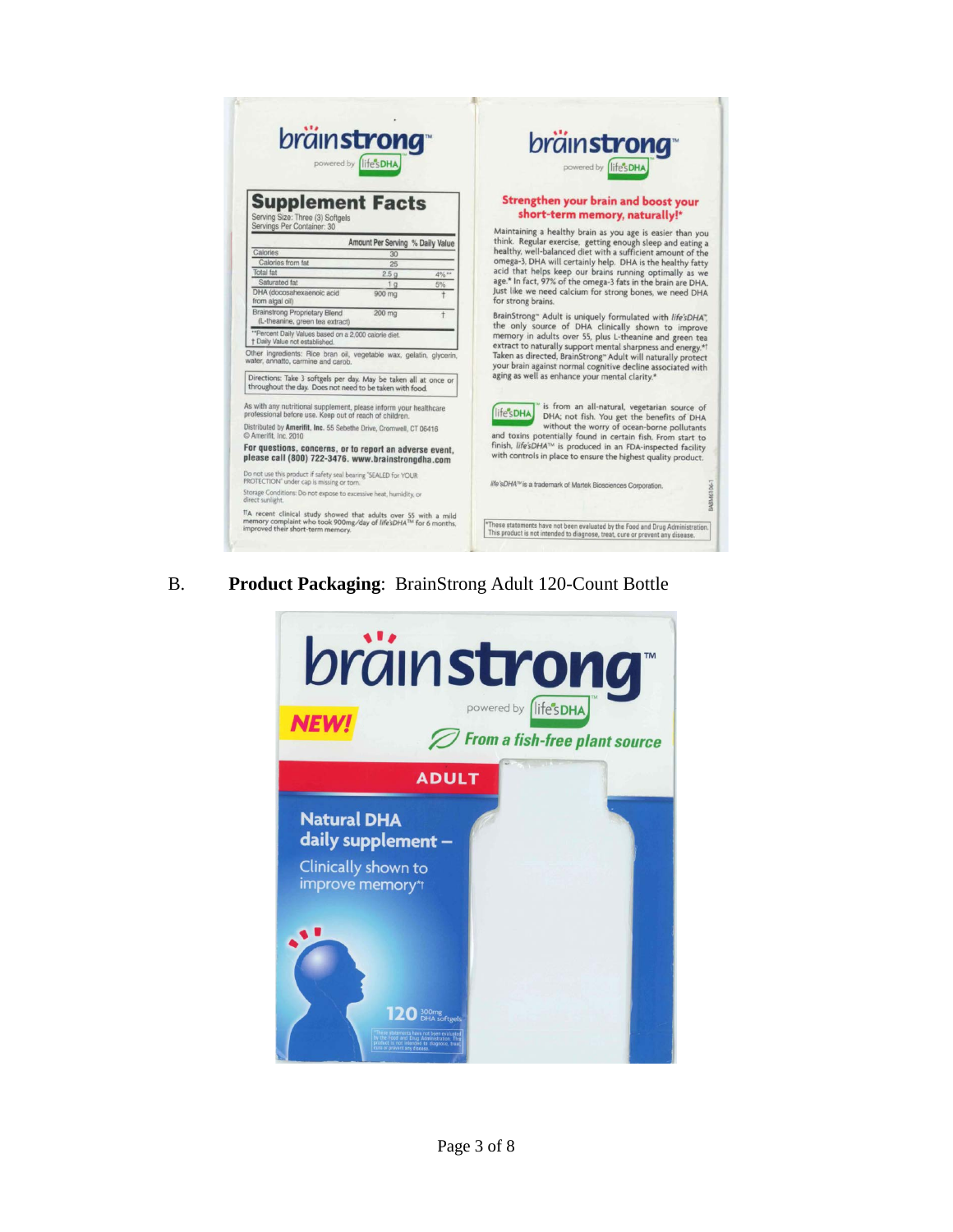

C. **Internet Website**: www.brainstrongdha.com (Exhibit A)

JUST SAY "NO" TO THE LOSS OF MEMORY.

\* \* \*

### **THE MIDAS STUDY**

Losing your memory as you age may be natural. But improving your memory can also be natural. New BrainStrong™ with *life'sDHA*™, is safe, natural and clinically shown to help protect against normal, cognitive decline as we age.*†*

THE STUDY THAT PROVED IT.

**Adults 55+:** The Memory Improvement with Docosahexaenoic Acid (DHA) Study, or MIDAS, was the first large, randomized and placebo-controlled study demonstrating the benefits of DHA in maintaining and improving brain health in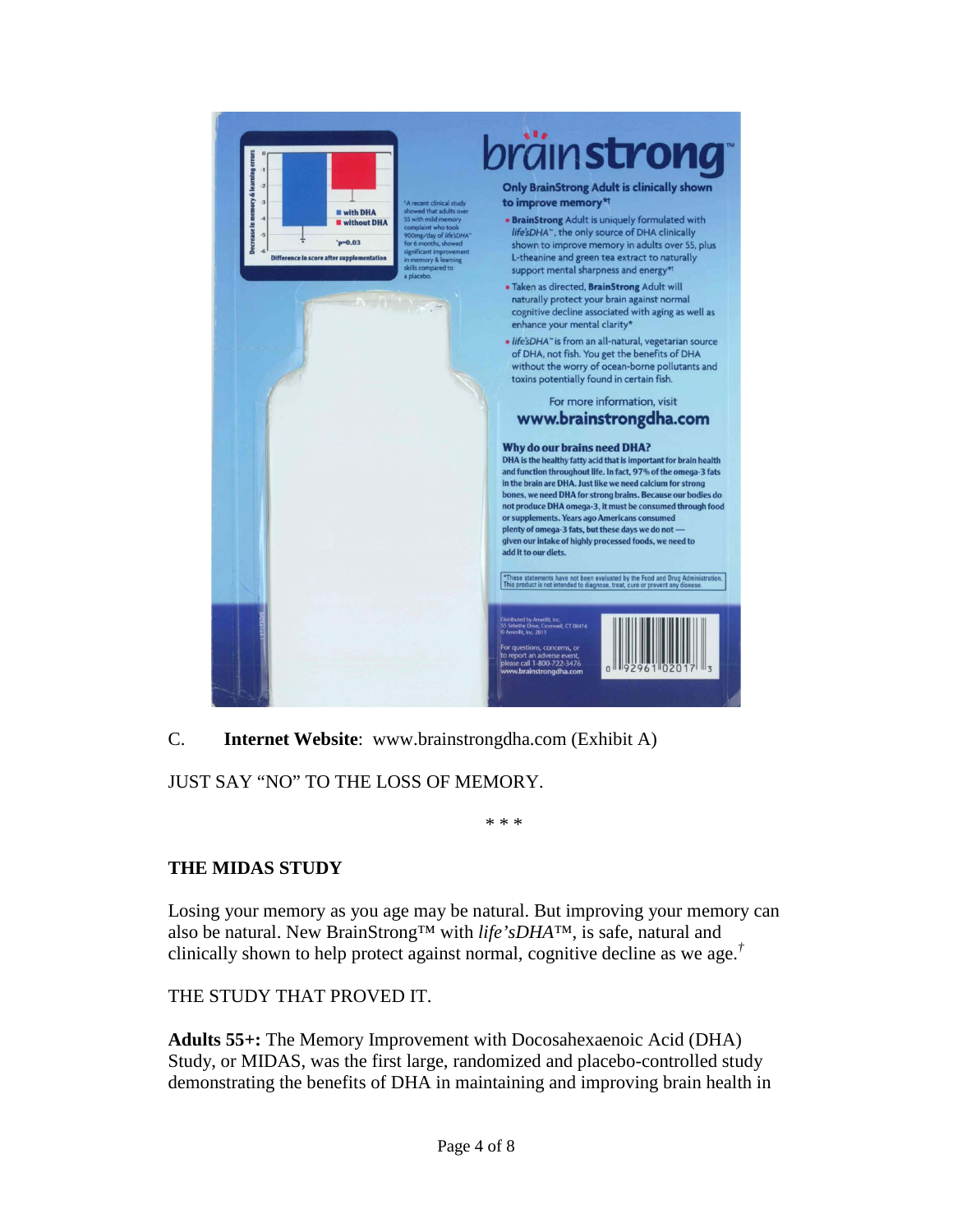older adults. The study indicated that the use of DHA improves learning and memory recall in healthy aging adults with mild memory complaints.

IN OTHER WORDS:

MIDAS found that healthy people with memory complaints who took 900 mg/day algal DHA capsules for six months had almost double the reduction in errors on a test that measures learning and memory performance versus those who took a placebo, a benefit roughly equivalent to having the learning and memory skills of someone three years younger.

\* \* \*

Conclusions:

• 900 mg/day algal DHA supplementation for 6 months resulted in a significant decrease of memory errors on a memory test as well as significant increases to verbal recognition memory scores.

\* \* \*

### A BATTLE PLAN:

We now have clinical evidence to indicate that 900 mg/day of algal DHA improves memory in aging adults.

*† A recent clinical study showed that adults over 55 with a mild memory complaint, who took 900mg/day of life'sDHA™ for 6 months, improved their short-term memory.*

\* \* \*

BrainStrong Adult is a daily brain health supplement for adults of all ages containing 900mg/serving of a DHA omega-3 fatty acid, which helps protect the brain against normal cognitive decline as we age.

D. **Television Advertisement**: "Forget Me Not" (Exhibit B: CD and storyboard excerpt)





(Music) WOMAN (VOICE OVER): What did I walk into this room for?



DOG (V.O.): Your sunglasses.



WOMAN (V.O.): I'm not leaving until I remember why I came in here.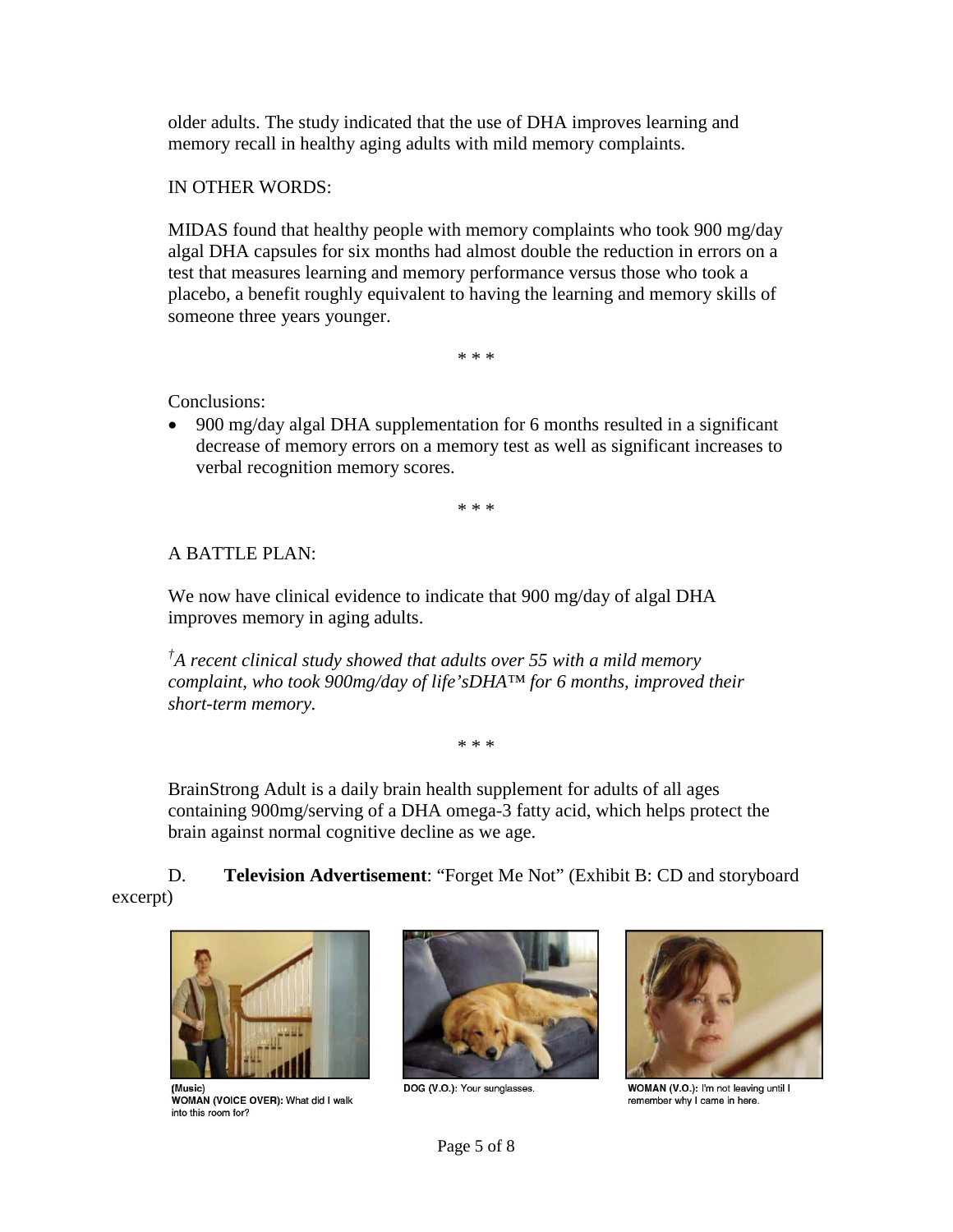

## E. **Internet Website**: Facebook (Exhibit C) (DSM-FTC-1100)

"BrainStrong Adult is a new daily brain health supplement for adults containing 900mg/serving of a DHA omega-3 fatty acid, which helps protect the brain against normal cognitive decline as we age."

### F. **Internet Advertisements**: Twitter



i. Tweets from December 18, October 24, and August 21, 2012

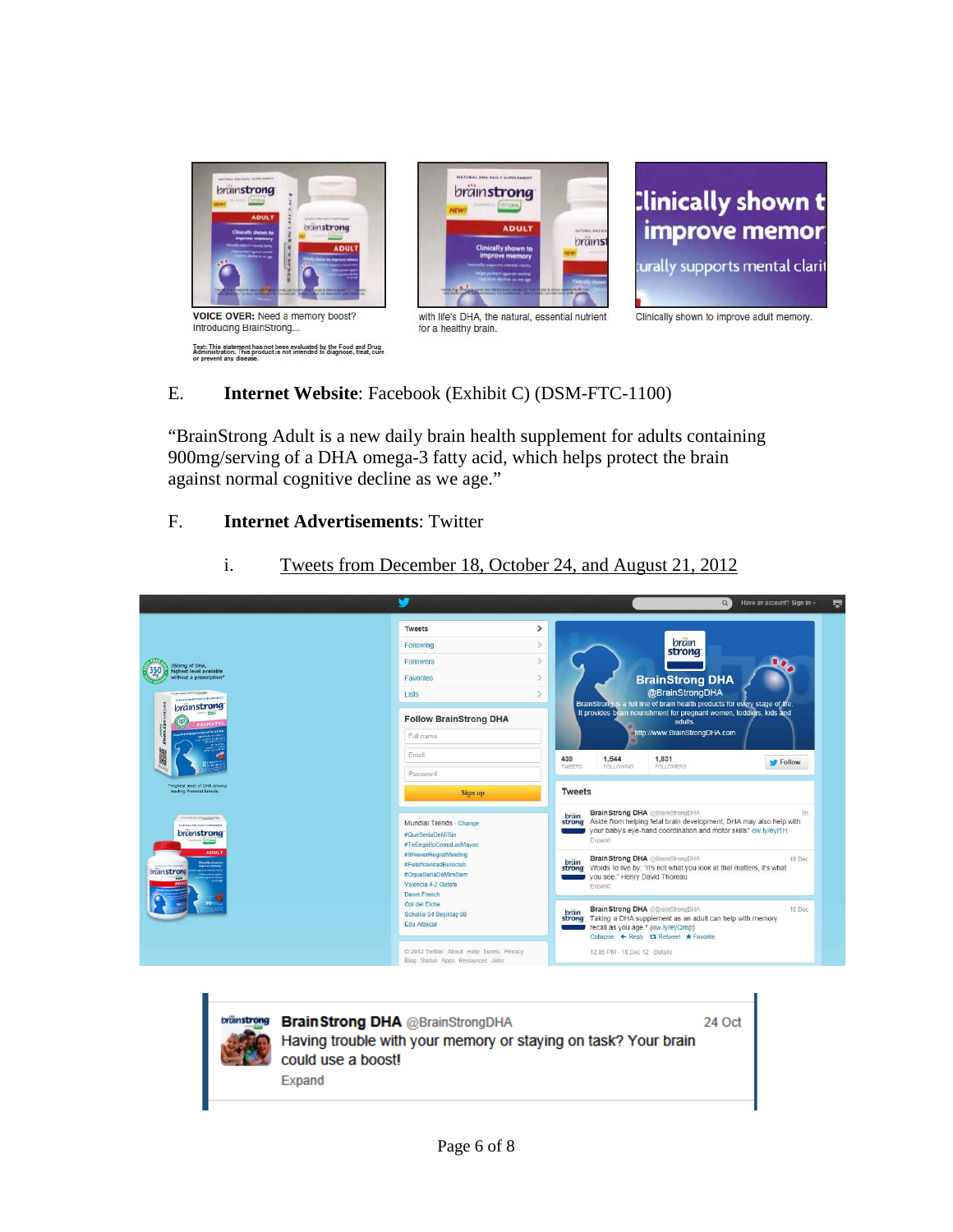

bränstrong Brain Strong DHA @BrainStrongDHA 21 Aug #BrainStrong Adult naturally protects your brain against normal cognitive decline associated with aging and it enhances your mental... **Expand** 

### ii. Exhibit D (DSM-FTC-1030)

### 31 Mar [BrainStrong Twitter image] **[BrainStrong DHA](https://twitter.com/BrainStrongDHA)** @**BrainStrongDHA**

Did you know you can continue learning into your 80s? And BrainStrong has been shown to increase memory in adults 55+! **#BrainStrongChamp**

7. There are several types of human memory. Episodic memory is the recollection of specific personal events linked to a time and place. It can be verbal, as in remembering a conversation or a list of grocery items, or nonverbal, as in recalling a major life event (*e.g.*, the birth of a child) or where one left an object. Episodic memory can be of short (minutes) or long (years) duration. The scenario depicted in Exhibit B (a woman not recalling the reason she entered a room – to find her sunglasses) is an example of an episodic memory failure over a short duration. Humans also possess sensory memory (*e.g.*, residual sensory impressions of visual stimuli or sounds), working memory (the short-term mental manipulation of information, such as numbers), semantic memory (general knowledge about the world, such as facts, concepts, and vocabulary), and procedural memory (learned skills, like riding a bike).

8. Human cognitive function includes not only the different types of memory, but also nonmemory abilities such as executive function, attention, processing speed, and reasoning.

9. The MIDAS study referred to in Exhibit A objectively tested only two types of memory – episodic and working – and the cognitive ability of executive function. In addition, according to the authors of the MIDAS study, the study "was not designed to assess long term effects of DHA on cognitive decline rates," and although "DHA is potentially beneficial for prevention of cognitive decline[, it] will need confirmation with long-term prevention trials."

#### **Count I Unsubstantiated Memory Improvement Claim**

10. In connection with the advertising, promotion, offering for sale, or sale of BrainStrong Adult, Respondents have represented, directly or indirectly, expressly or by implication, that BrainStrong Adult improves memory in adults.

11. The representation set forth in Paragraph 10 was not substantiated at the time the representation was made. The MIDAS study did not show that BrainStrong Adult improved performance on non-episodic memory tasks. In addition, the MIDAS study employed three types of laboratory tasks to test different, but interrelated, aspects of episodic memory – visuospatial memory, visual pattern recognition memory, and visual-verbal memory. Results from these tasks did not yield a pattern of statistically and clinically significant improvement in the DHA group relative to the placebo group. Whether analyzed separately or as a composite, the effect size of any statistically significant, between-group difference was trivial, and no